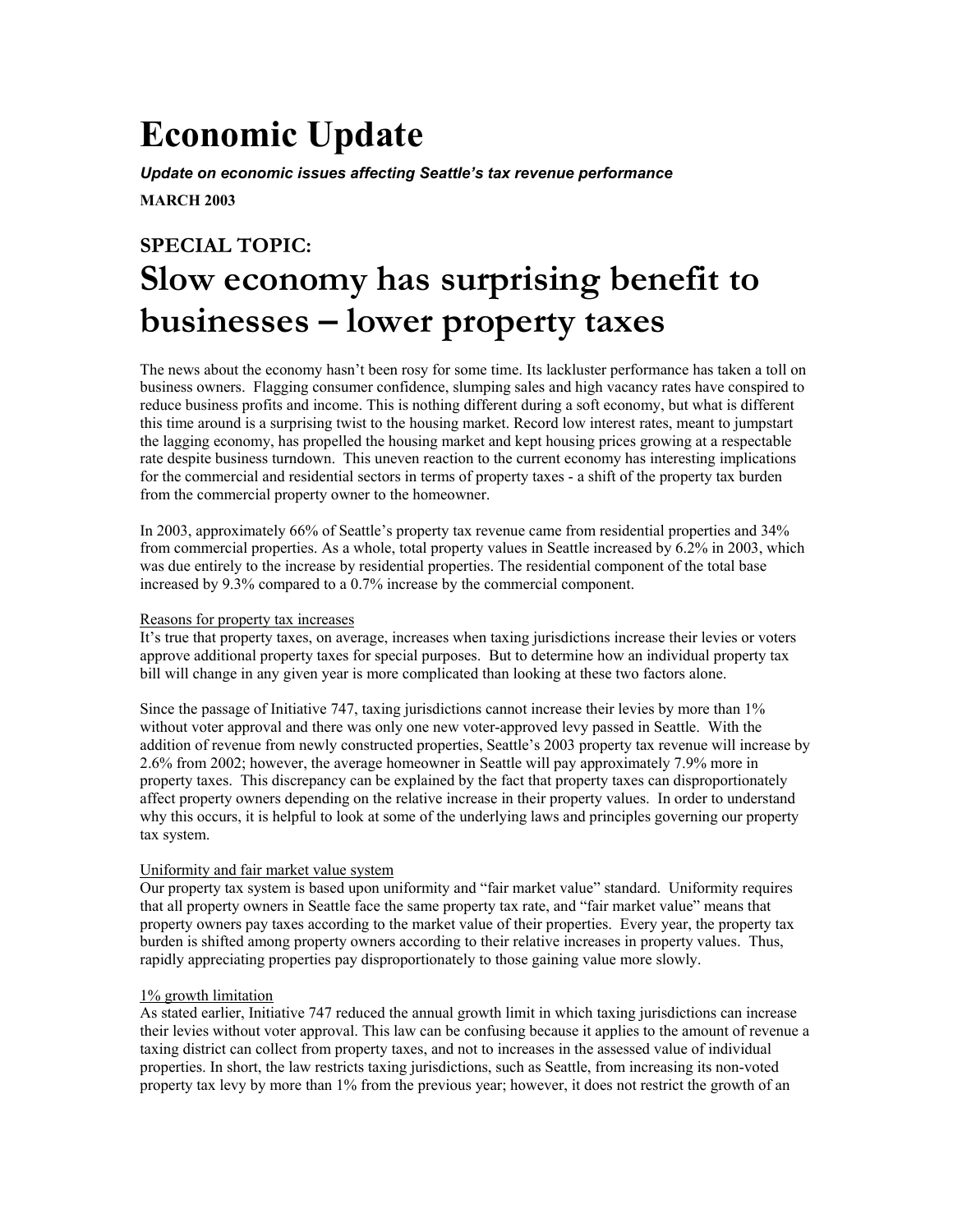individual's property value or tax liability. Therefore, an individual's property tax bill could increase by more than 1% in any given year.

#### Sensitivity to market conditions

Another component to this puzzle is how commercial and residential property values react to market conditions.

King County assessors follow standard appraisal practices in assessing property values. Appraising residential property is more straightforward simply because there are many more residential market sales than commercial sales (see figure 1), and they can rely on market sales alone to appraise residential property.

|      | <b>Number of Sales</b> |                    |
|------|------------------------|--------------------|
| Year | Commercial             | <b>Residential</b> |
| 1992 | 567                    | 9,052              |
| 1993 | 501                    | 8,409              |
| 1994 | 575                    | 8,444              |
| 1995 | 642                    | 8,668              |
| 1996 | 744                    | 9,822              |
| 1997 | 777                    | 11,533             |
| 1998 | 895                    | 12,490             |
| 1999 | 887                    | 11,698             |
| 2000 | 767                    | 11,211             |
| 2001 | 724                    | 11,101             |
|      |                        |                    |

### **Figure 1 Number of Sales by Type in Seattle**

For commercial property, the relatively paucity of sales means that assessors must rely on other factors, such as vacancy rates and income generation of the property. Because these factors are very sensitive to market conditions, commercial values quickly adjust during a slow economy.

Housing values are also affected by the economy; however, since homeowners are better able to cope with short-term conditions than commercial owners, housing prices are relatively more stable. The financial risk is generally lower on a house than a commercial property and homebuyers are in a better position to take advantage of low interest rates. Figure 2 shows the volatility of the commercial side and also shows the magnitude of commercial to residential. The average commercial sale is about four times the size of an average residential sale. The range of commercial properties is broader and includes a variety of properties such as apartment buildings, downtown skyscrapers, parking lots, manufacturing plants, small retail shops, etc.



**Figure 2 Average Sale Price Comparison**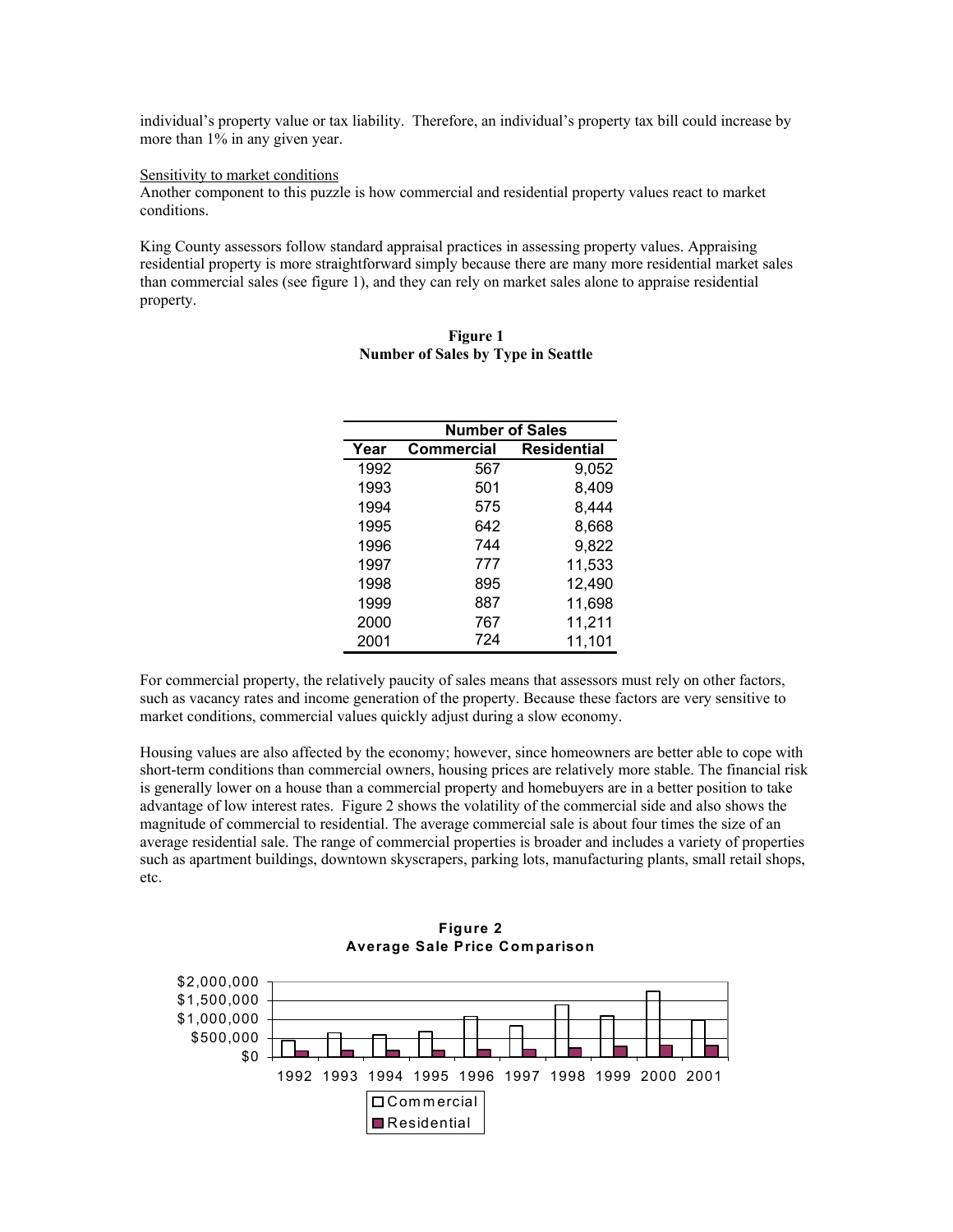## Summary

Commercial property values have stagnated with the economy. Conversely, the residential market, spurred by low interest rates, increased despite the weak economy. Given our property tax system based on uniformity and fair market standard, the significant increase of housing values relative to commercial values have shifted the property tax burden from the commercial owner to the residential owner. In 2003, the average residential property owner will pay 7.9% more while the average commercial owner will pay 4.8% less than last year

# 2002 Yearend Report

*Comparing year-over-year revenues for general fund taxes and other major revenues* 

For the national economy 2002 was a year of modest recovery from the 2001 recession. There were clear signs of improvement during the first half of the year, but the recovery faltered during the second half. Gross domestic product (GDP) increased by 2.4% during 2002, but that was not enough to lift the labor market. Employment was generally flat and the unemployment rate drifted gradually upward during the year.

Unlike the U.S., the Puget Sound Region remained mired in recession during 2002. Employment in the 4 county region fell by 2.7% from 2001 levels, and total personal income was lower in 2002 than in 2001 after adjusting for inflation. Employment in the region declined for 8 consecutive quarters in 2001 and 2002. During that period the region lost 82,000 jobs, a 4.7% decline. On a positive note, the magnitude of decline has been diminishing after reaching a peak in  $4<sup>th</sup>$  quarter 2001. Job loss in  $4<sup>th</sup>$  quarter 2002 was a relatively modest 2,400.

As the table below shows, City tax revenues in 2002 exceeded 2001 by \$6.9 million, despite large declines from sales, telephone, admission and natural gas taxes. Offsetting these losses were gains from property tax and the public utility taxes, most notably, City Light. Looking at the total tally, general subfund revenues in 2002 were approximately \$3.2 million above the November forecast of \$634.1 million. However, approximately \$5.0 million of 2002 revenues were associated with grants for specific projects from other jurisdictions. Anticipation of these grants was not included in revenue forecasts. As a result, adjusting for grants receipts indicates that general subfund revenue in 2002 was \$1.8 million below forecast. Greater detail on significant revenue changes follow on the next page.

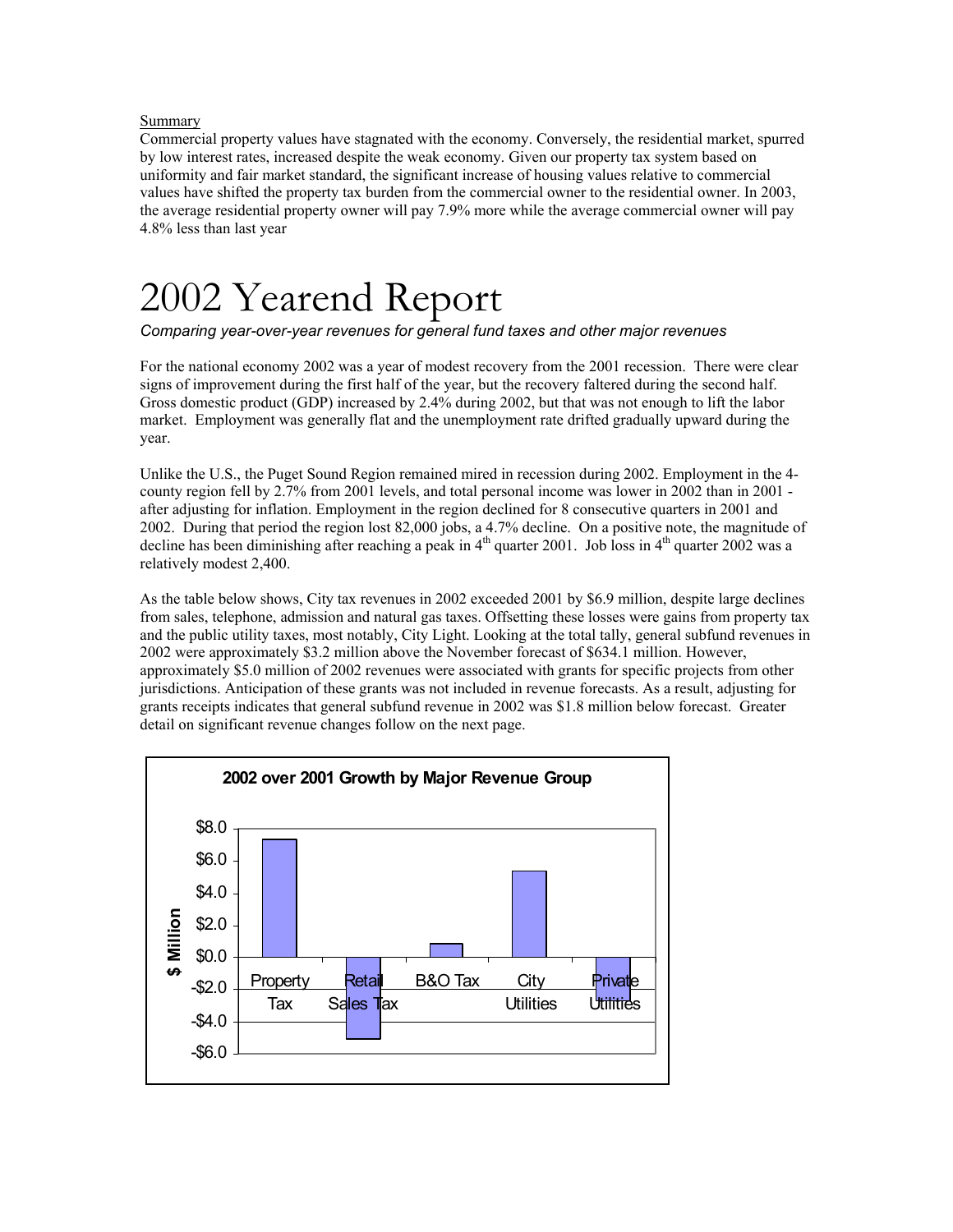#### **2002 Major General Fund Revenues**

|                                                 | Nov 2002 F'cast | <b>Actuals</b> |               |          | <b>Actuals</b> | Yr/Yr         | Yr/Yr    |
|-------------------------------------------------|-----------------|----------------|---------------|----------|----------------|---------------|----------|
|                                                 | for 2002        | 2002           | \$ Difference | Percent  | 2001           | \$ Difference | percent  |
| <b>TAXES</b>                                    |                 |                |               |          |                |               |          |
| General Property Tax                            | 154,637,000     | 154,585,764    | (51, 236)     | 0.0%     | 147,212,604    | 7,373,160     | 5.0%     |
| Property Tax - EMS Levy                         | 18.551.000      | 18.516.980     | (34,020)      | $-0.2%$  | 15.871.290     | 2.645.690     | 16.7%    |
| Retail Sales Tax                                | 115,091,000     | 115,334,274    | 243,274       | 0.2%     | 120,053,388    | (4,719,115)   | $-3.9%$  |
| Retail Sales Tax - Criminal Justice Levy        | 10.769.000      | 10.874.436     | 105,436       | 1.0%     | 11,233,272     | (358, 837)    | $-3.2%$  |
| B&O Tax (90%)                                   | 112,135,000     | 113,442,248    | 1,307,248     | 1.2%     | 112,596,867    | 845,381       | 0.8%     |
| Utilities Business Tax - Telephone (90%)        | 32.483.000      | 30.464.897     | (2,018,103)   | $-6.2%$  | 32,225,542     | (1,760,645)   | $-5.5%$  |
| Utilities Business Tax - City Light (90%)       | 30,662,000      | 30,594,392     | (67, 608)     | $-0.2%$  | 26,428,198     | 4,166,194     | 15.8%    |
| Utilities Business Tax - SWU & priv.garb. (90%) | 7,888,000       | 7,509,790      | (378, 210)    | $-4.8%$  | 7,894,753      | (384, 963)    | $-4.9%$  |
| Utilities Business Tax - City Water (90%)       | 7,209,000       | 7,077,704      | (131, 296)    | $-1.8%$  | 6,441,841      | 635,863       | 9.9%     |
| Utilities Business Tax - DWU (90%)              | 12.678.000      | 12,741,699     | 63,699        | 0.5%     | 11.793.323     | 948.376       | 8.0%     |
| Utilities Business Tax - Natural Gas (90%)      | 8,953,000       | 8,704,591      | (248, 409)    | $-2.8%$  | 9,829,527      | (1, 124, 936) | $-11.4%$ |
| Utilities Business Tax - Other Private (90%)    | 8.683.000       | 8.559.922      | (123, 078)    | $-1.4%$  | 8.414.596      | 145.325       | 1.7%     |
| Admission Tax                                   | 5,198,000       | 5,251,220      | 53,220        | 1.0%     | 6,710,859      | (1,459,639)   | $-21.8%$ |
| Other Tax                                       | 5.092.000       | 4,706,292      | (385.708)     | $-7.6%$  | 4,745,052      | (38.759)      | $-0.8%$  |
| Subtotal, Taxes                                 | 530,029,000     | 528,364,209    | (1,664,791)   | $-0.3%$  | 521,451,113    | 6,913,096     | 1.3%     |
| <b>OTHER REVENUE</b>                            |                 |                |               |          |                |               |          |
| Licenses and Permits                            | 9.985.000       | 10,212,453     | 227,453       | 2.3%     | 9,756,498      | 455,954       | 4.7%     |
| Parking Meters & Meter Hoods                    | 10,300,000      | 10,674,005     | 374.005       | 3.6%     | 10,679,477     | (5, 472)      | $-0.1%$  |
| <b>Court Fines</b>                              | 14,567,500      | 14,178,091     | (389, 409)    | $-2.7%$  | 15,307,194     | (1, 129, 103) | $-7.4%$  |
| Interest Income                                 | 3,597,000       | 3,053,278      | (543, 722)    | $-15.1%$ | 4,374,826      | (1,321,548)   | $-30.2%$ |
| Revenue from Other Public Entities <sup>1</sup> | 11.476.082      | 16,674,163     | 5,198,081     | 45.3%    | 16,271,421     | 402.742       | 2.5%     |
| Service Charges & Reimbursements <sup>2</sup>   | 42.231.001      | 41.134.246     | (1,096,755)   | $-2.6%$  | 16.280.534     | 24,853,712    | 152.7%   |
| All Else                                        | 845,133         | 1,724,481      | 879,348       | 104.0%   | 1,022,015      | 702,466       | 68.7%    |
| Use of Fund Balances <sup>3</sup>               | 11,089,770      | 11,303,894     | 214,124       | 1.9%     | 3,354,210      | 7,949,684     | 237.0%   |
| Subtotal, Other                                 | 104,091,486     | 108,954,613    | 4,863,126     | 4.7%     | 77,046,176     | 31,908,436    | 41.4%    |
| <b>Total, General Subfund Revenue</b>           | 634,120,486     | 637,318,821    | 3,198,335     | 0.5%     | 598,497,289    | 38,821,532    | 6.5%     |

**Property tax:** 2002 was notable for the huge increment provided to property tax revenue from newly constructed property. Over \$5.2 million of the year-over-year property tax revenue increase in 2002 was due to new construction built the previous year. Additionally, the increase approved by City Council and the levy to recapture refunds resulted in another 1.8% to the overall revenue increase for 2002.

**Sales tax:** Reflecting the impact of the 2001-02 recession, sales tax revenue declined for the second consecutive year in 2002. Revenue dropped by 3.9% (\$4.7 million) in 2002 after falling by 2.9% in 2001. Sectors registering the largest declines were transportation, communications, and utilities (TCU), which declined by \$1.6 million in 2002, and wholesale trade, which dropped by \$1.4 million. Revenue declines in TCU were concentrated in the telecommunications industry. The only sectors with increased revenue in 2002 were finance, insurance, and real estate (FIRE) and other. The growth in FIRE reflects the fact that most of the FIRE sales tax base is in real estate related industries, which benefited from the strong housing market.